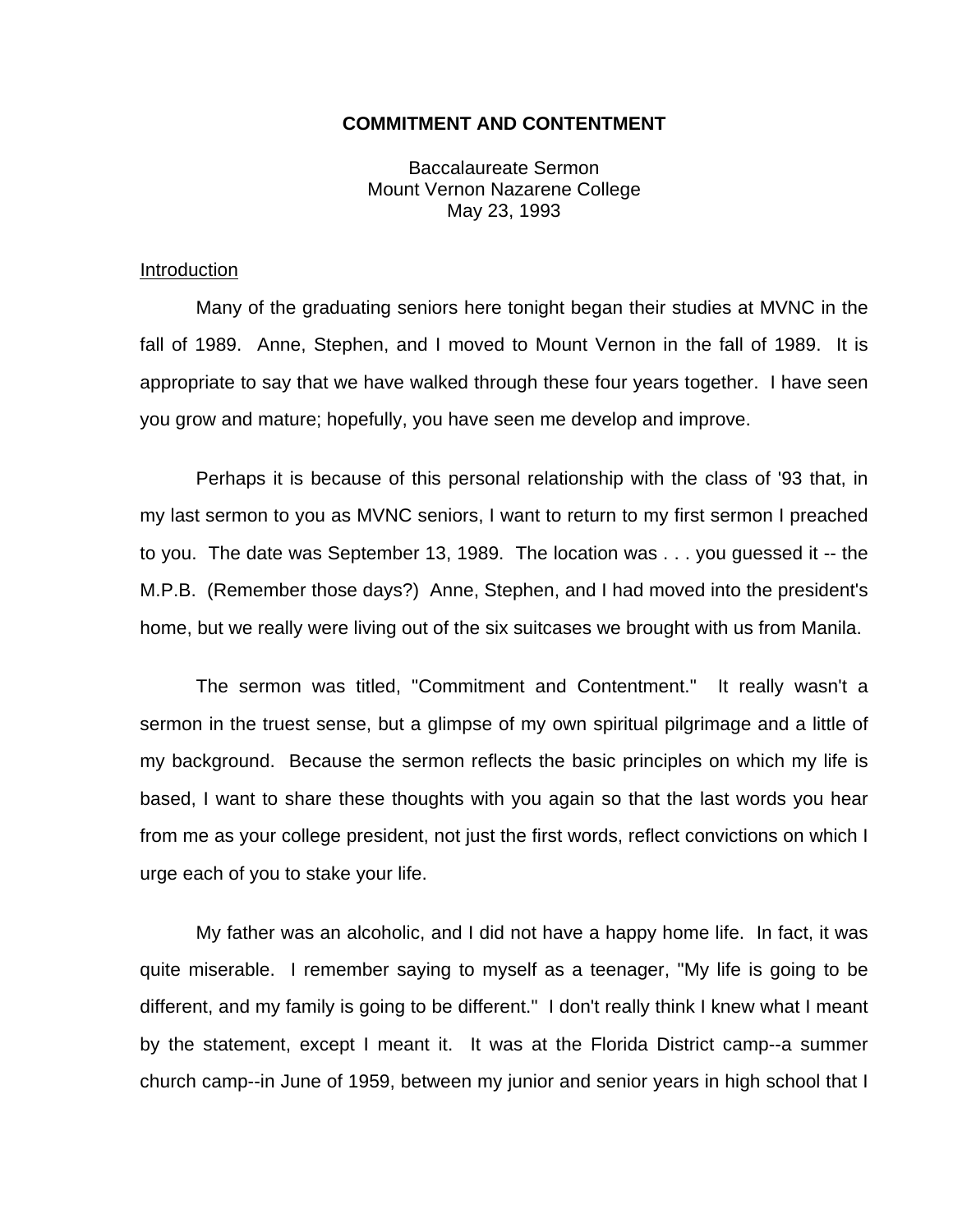became a Christian . . . I knew my sins were forgiven, that I had invited Jesus Christ into my life. I really wanted to live the Christian life.

I remember going back to my high school friend in Northwest Miami, Florida, and saying to him, "Burt, some things are going to be different, I really want to be a Christian." Burt and I remained friends during those last few months of my senior year; but I remember his words in the yearbook. He said, "I've appreciated our friendship and enjoyed running around with you"; "but," he continued, "as for your future, I just don't know." As for your future, I just don't know . . ." I will never forget those words.

Actually, the senior year of my high school days was rather traumatic for me. In the fall of 1959, I was in the hospital. I had an illness that was diagnosed as leukemia. I really didn't realize the extent of my illness until I received a phone call from an out-ofstate friend one night when I was in the hospital. My friend said to me, "I wanted to talk to you before you died." I think I can safely say that was my most restless night of my hospital experience. I quizzed my parents and those closest to me. They said it was true, that my illness had been diagnosed as leukemia and that the end was near.

A group of church people from the Nazarene church in Hialeah, Florida, came to my hospital room during that time, and they told me they had been to the church and had knelt at the altar. They had poured oil on a handkerchief, they prayed, and came to the hospital room and placed that handkerchief on me. They prayed a prayer of faith and asked God to touch and heal me. I surely wanted to believe that God healed me!

It was within a few weeks that I did begin to improve. A few weeks later, to everyone's surprise, including the doctor's, I was able to go home. In several months, I was able to go back to school and was able to graduate.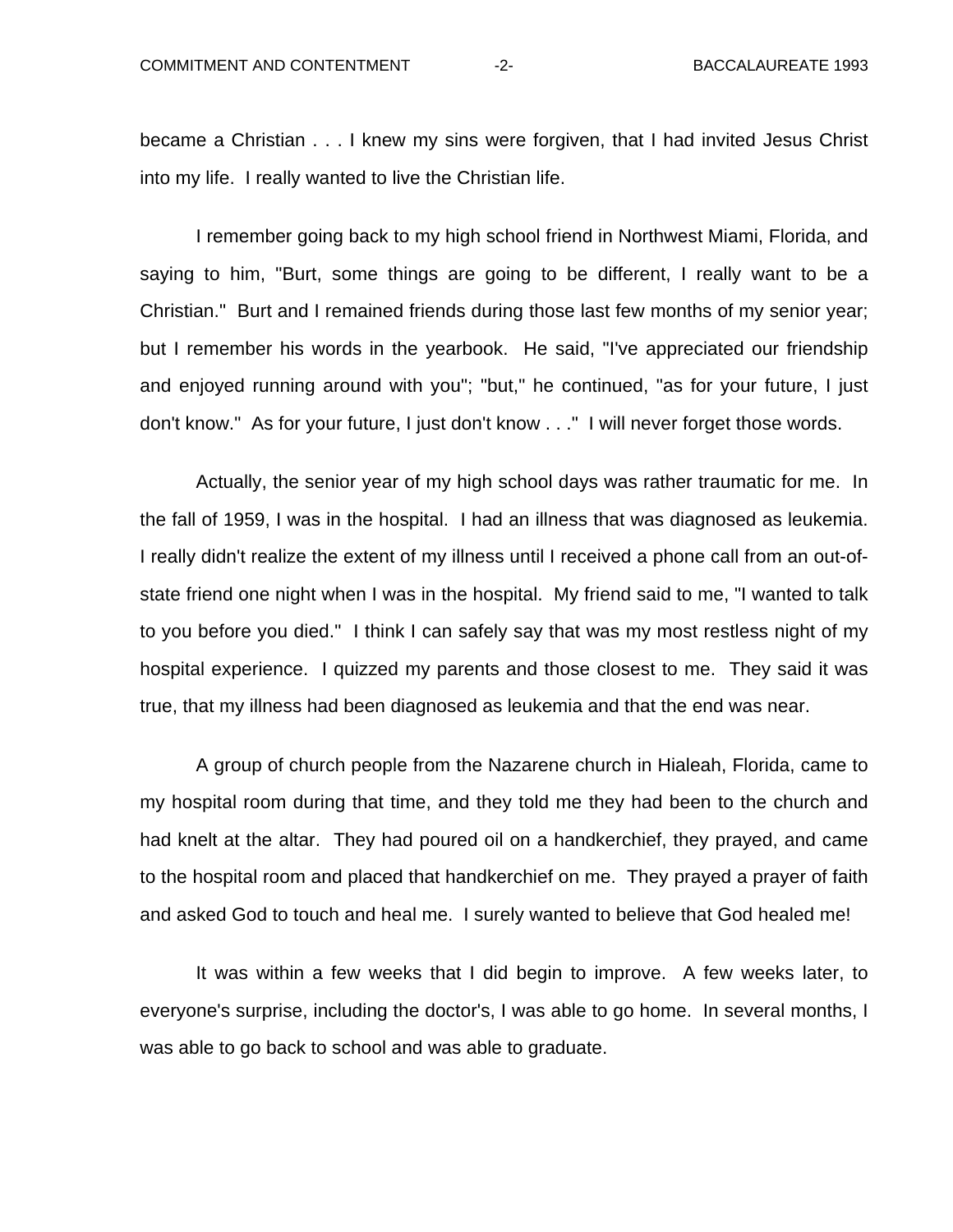And God did touch me. I have lived my life since those days with the belief that God had spared me for a purpose; and, in some way that I don't fully understand, I do believe that His hand was placed upon me, and I do believe that my days are special. I do not take them for granted. I do not take them lightly; and I believe I am here by the hand of the Lord.

I wanted to go to a Nazarene college; but, like most of you, I did not have much money to go to college. Because of my father's lack of work, lack of initiative, and perhaps lack of care for his family, I worked almost every evening, sometimes until midnight, in a local grocery store to bring money into the home for food. So I really didn't have much money; and I didn't have good grades.

During the summer of 1960, my relatives invited me to Chattanooga, Tennessee, as a kind of graduation gift. I accepted their invitation. When I arrived in Chattanooga, the pastor of the Nazarene church asked me if I would speak in church for two Sundays so he could go to General Assembly. I was happy to speak to the congregation. I didn't realize that the pastor had left \$50 with the Sunday School Superintendent with instructions to, "See if you can raise some pledges from the congregation, to be paid over the next three months, so that LeBron can get into Trevecca Nazarene College. At least try to pay his first quarter's tuition." I remember the amount was \$300, a little different now; but that was a big amount! The little church pledged \$300 to come in over the next three months, and I was able to go to school that fall. During the first week I was in Nashville, I was able to get a job off campus. From that point on, that church was never able to support me again or help me; but I was able to stay in school and was able to pay my bills.

Something significant happened to me on January 17, 1962. I remember the date. It was revival service on our campus. I remember the speaker. I remember the singer who was singing . . . a good friend of mine even today. In some way, the service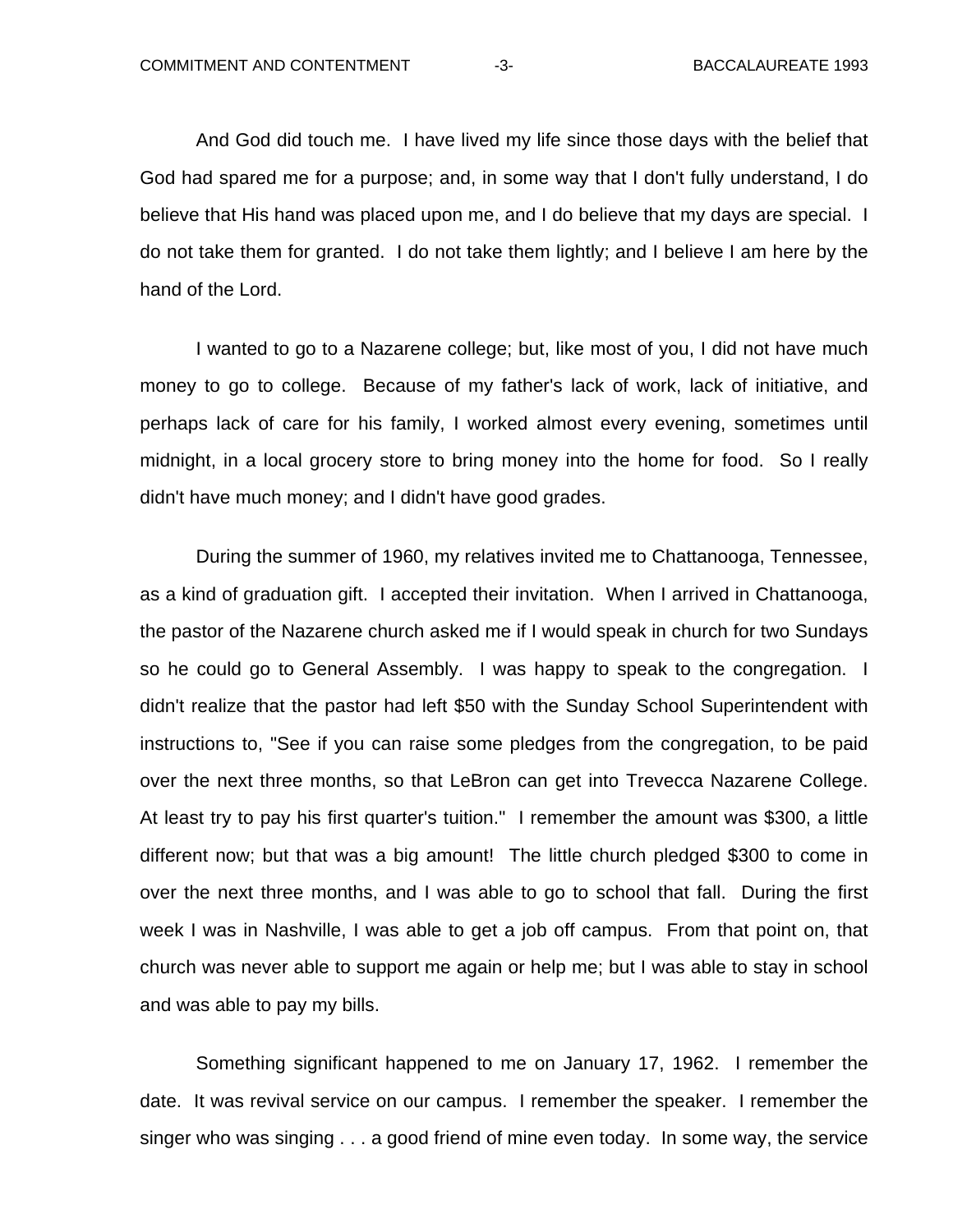got to me. I remember going to my room that night. I made a little altar out of a box. I really believe that I was sanctified through and through that night. I came to the point of saying to God, "If I am going to be a Christian, I want to be the best Christian I can. I don't want to play games. I don't want to go halfway. Here's my life."

A passage came to me that night that has truly been my life verse. You will find the verse in Matthew 16:25: "Whoever wants to save his life will lose it, but whoever loses his life for Me will find it."

In June, 1962, I married Anne James, a TNC student from Gainsville, Georgia, and we've been married now for 30 plus years.

In June of 1964, I graduated from Trevecca Nazarene College. I secured work in a local Nazarene church in Nashville while I continued a master's program at a United Methodist graduate college across town. In 1967, upon completion of the master's program, I went to our headquarters in Kansas City as an editor in the Department of Church Schools and continued my seminary program.

In 1970, I wanted to continue my studies and resigned the job at headquarters and accepted an invitation to attend Princeton Theological Seminary in Princeton, New Jersey.

In 1971, I began my pastoral ministry and continued my doctoral studies. I went to Europe in 1978 to work at European Nazarene Bible College and, in 1984, moved to Asia Pacific Nazarene Theological Seminary. Then, just four years ago, I came to Mount Vernon Nazarene College.

I look back upon my few years of experience, and I think I've learned a few things about saying, "Yes, Lord." One of the things that I've learned is that saying, "Yes, Lord," is really a once-for-all response with daily implications. I said it and I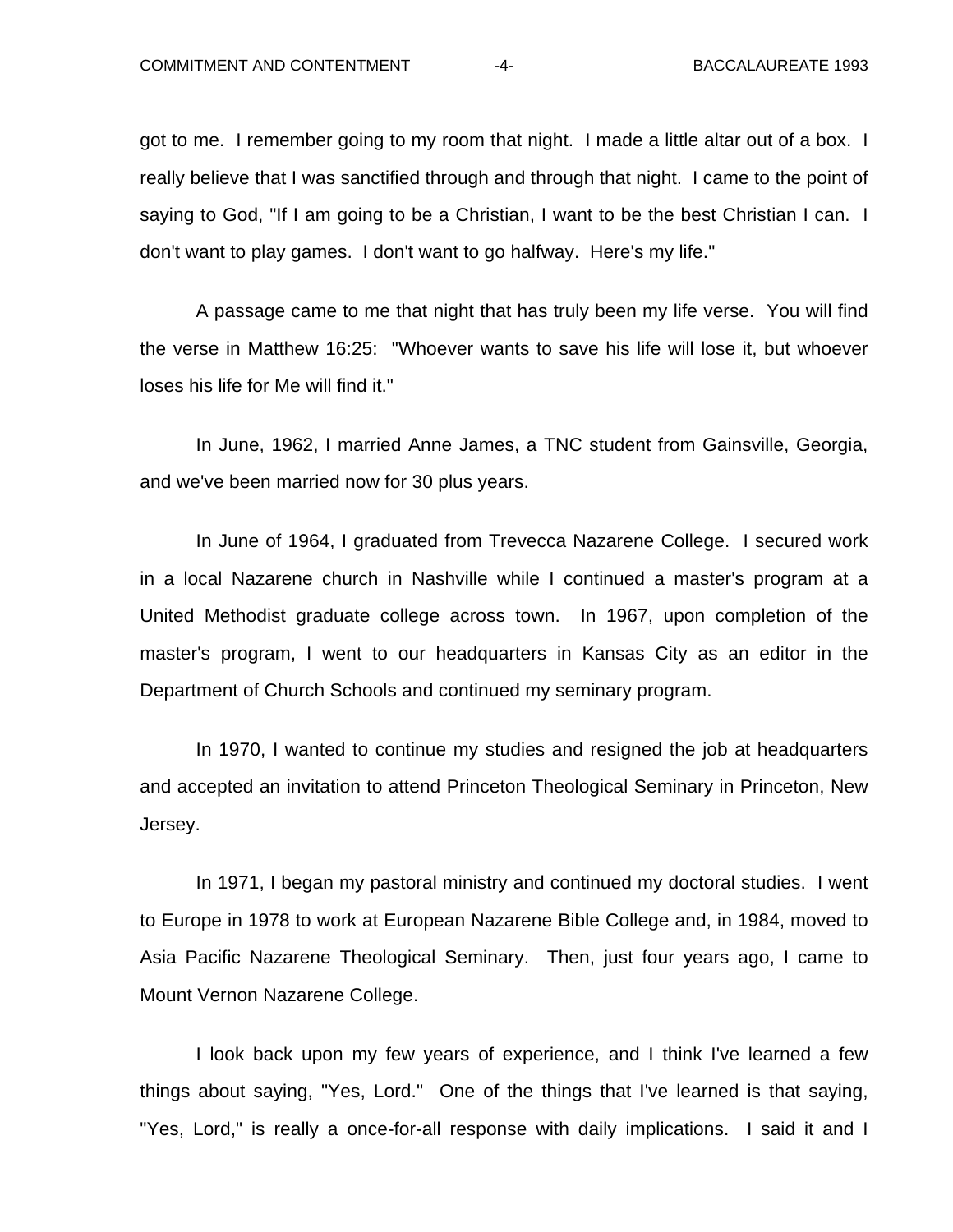meant it for all eternity in 1962, but I've had to come back and say it again as new issues have come across my path.

Every decision, however, has been pursued from the point of view of God's will. I've not always known God's will . . . I have not always known God's way; but the answer was already made once I discerned His will and His way. It would be, "Yes, Lord."

Another discovery about God's way is that it is much more beautiful than any way I could have mapped out by myself. I could never have planned my life the way it has unfolded.

I remember writing a career book in the ninth grade about being an airplane mechanic. That was the direction I was going and could have enjoyed it, I'm sure; but, when I really began to allow God to lead and guide and I began to be responsive to His promptings in my life, His paths have led me in ways that I could not even conceive when I said that simple, if not naive, "Yes, Lord"; but I tell you, my life since that time has been filled with meaning, with purpose, with fulfillment, with significance, with direction, with value. My life has had a profound sense of meaning.

I am rich in things that count. I can look to people into whom I've invested my life. I look to people in Europe, in the United States, and in Asia and really feel that I'm rich in eternal investments.

Dr. Victor Frankl, the Austrian psychiatrist was held prisoner by the Nazis for several years. In prison camp he was stripped of his dignity, clothes, personal belonging and all material wealth.

But, in his book, Man's Search for Meaning, he describes the loss of all but one belonging. "They could not take from me," he said, "my attitude I would choose to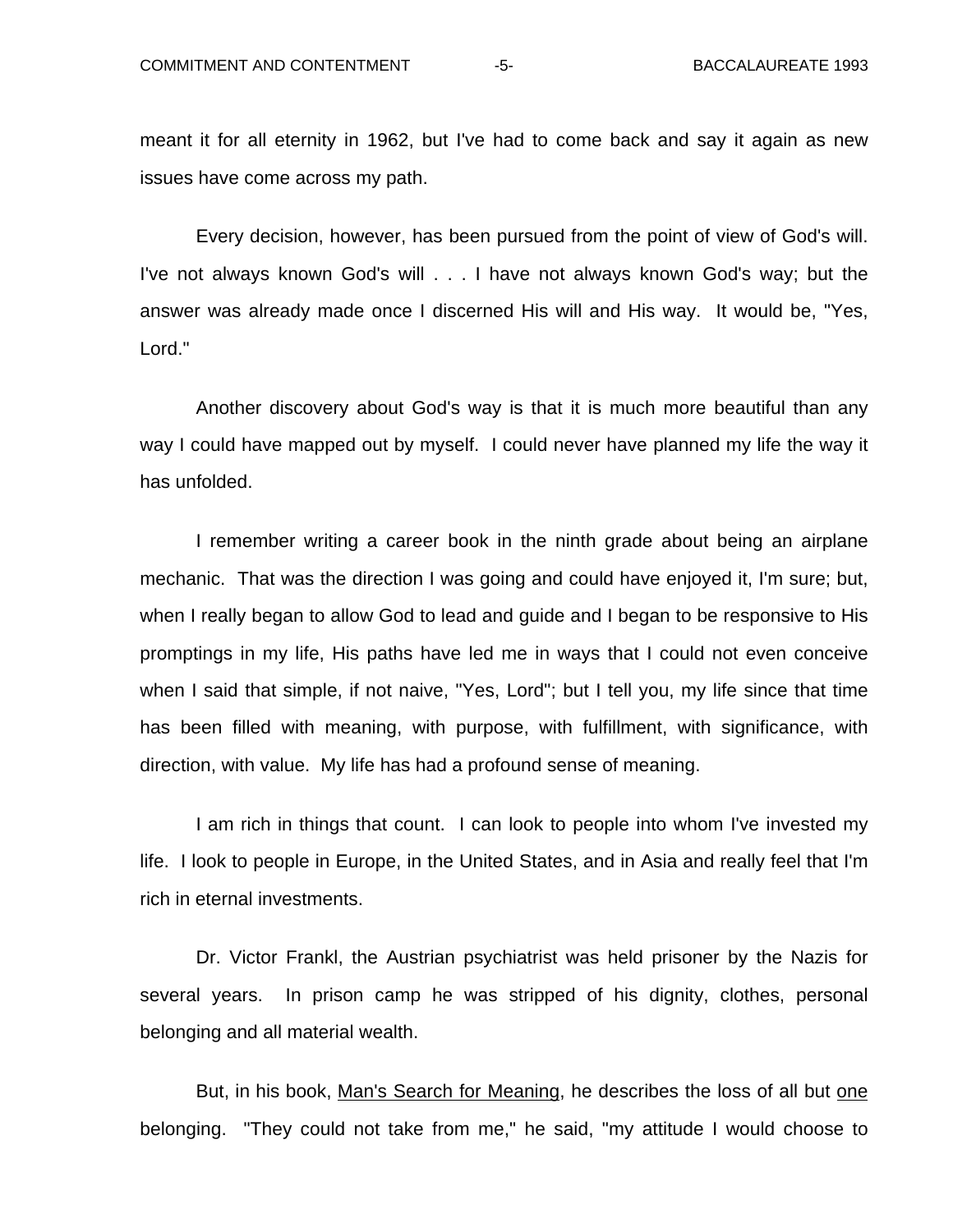accept toward what they were doing to me." Circumstances around you in life may rob you of those things which people around you deem important. But, if your life is invested in people, who will live on eternally and not invested in the temporal, material possessions, you life will be filled with meaning and significance.

If you lose your life for Christ and the gospel, you will find that sense of purpose and meaning in life that riches, position and power could never provide. Frankl said it a different way. He believed that man's search for meaning is the fundamental human motivation in life.

I've invested my life in ministry development--ministers of the gospel and clergy, and in students who seek to understand what it means to be Christian in the context of the workplace. I've given myself to this high calling, and in it is tremendous meaning and purpose.

I received a letter recently from a former student of mine who is pastoring a large church near Frankfurt, Germany; and one from a close friend of mine in South Africa with whom I've worked very closely. I also received a letter from an Indian student at APNTS. I am not in any of those places, but part of me is, in those people. And I have received letters from some of you. What a great investment! I wouldn't exchange it for anything.

I've also come to understand that "Yes, Lord" does not mean that we have to become cross-cultural missionaries and go around the world. I think some people feel that, if they really give their hearts to the Lord and really give up their right to chart their own course, the only way to prove their commitment is to go around the world; but that is not true. God may be calling you to go around the corner, or to go around the block, or to a nearby city, maybe to become actively involved in this community; and, in your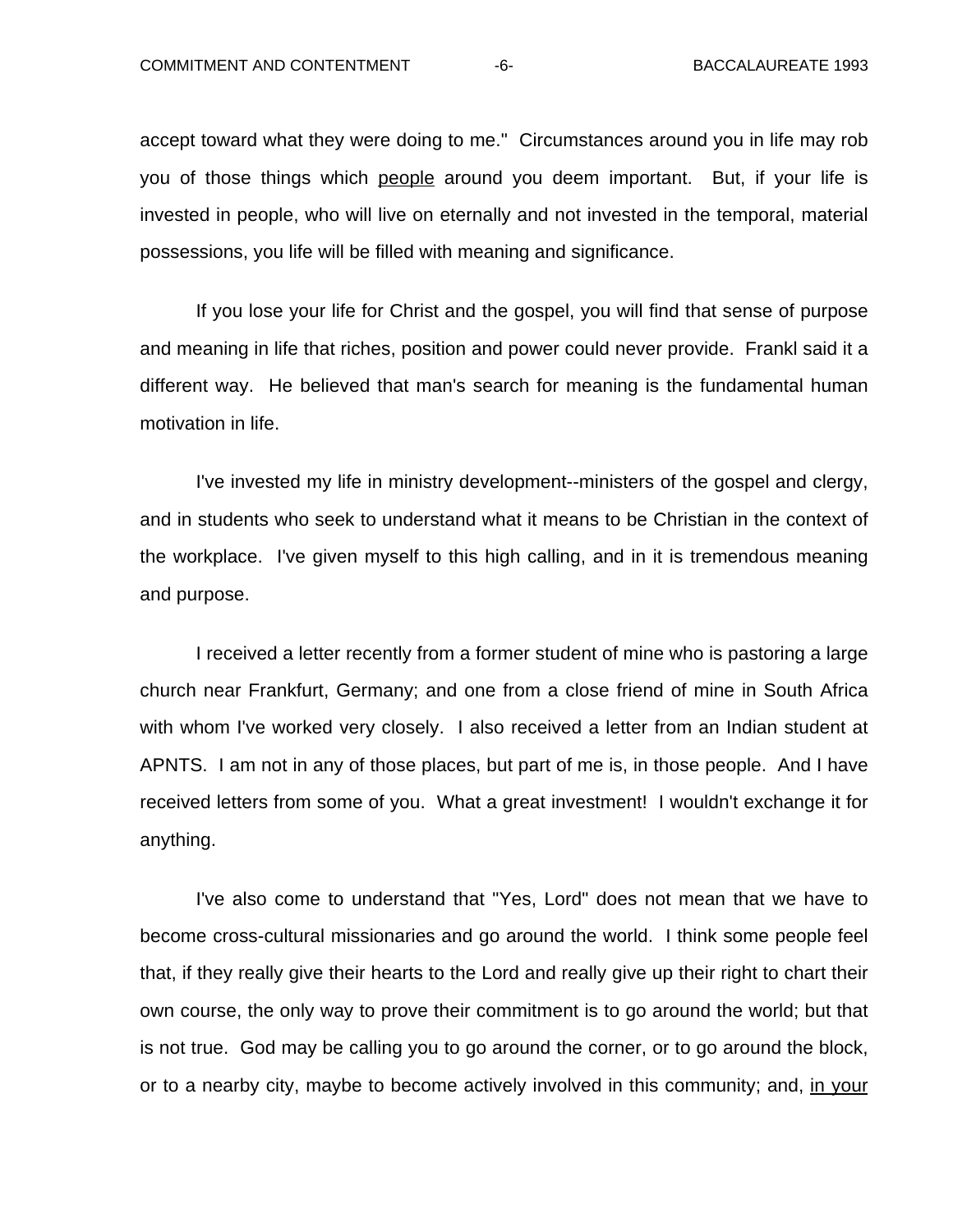obedience, you will experience the same dimension of meaning and purpose as I have experienced.

"Yes, Lord" may involve making a trip to a cultural context that is different from your own in order for you to appreciate people different from yourself.

I remember one of my students at Southern Nazarene University who joined me at Manila for six months in 1985 as a volunteer. That six months actually extended to three and one-half years. He sang a song in his final chapel service at the Seminary. The song is titled, "Satisfied." It's a simple song with a very simple theme. The theme is, "I'm satisfied." I don't want anything different from what I have in Christ today."

My salary at MVNC is more than I've ever made. The house is bigger than any I've ever lived in; and I have things now that would probably identify me as being in plenty. I tell you, however, it's not always been like this. I really understand what it means to be in want. I've lived on a missionary's salary. I've asked God to give me the same contentment at Mount Vernon Nazarene College as I experienced in less affluent times, and not to let the setting make a difference in who I am and the perspective I have in life.

My dad, who was an alcoholic, really became a Christian on his death bed, and I'm glad he did; but what a tragedy, to lose his life for nothing and to waste his life and die basically with very little. I'm glad he became a Christian on his death bed, but how different my life became when I really trusted Christ and gave up the right as a seventeen-year-old to chart my own course. How much more challenging, how much more fulfilling, how much more meaningful my life has been.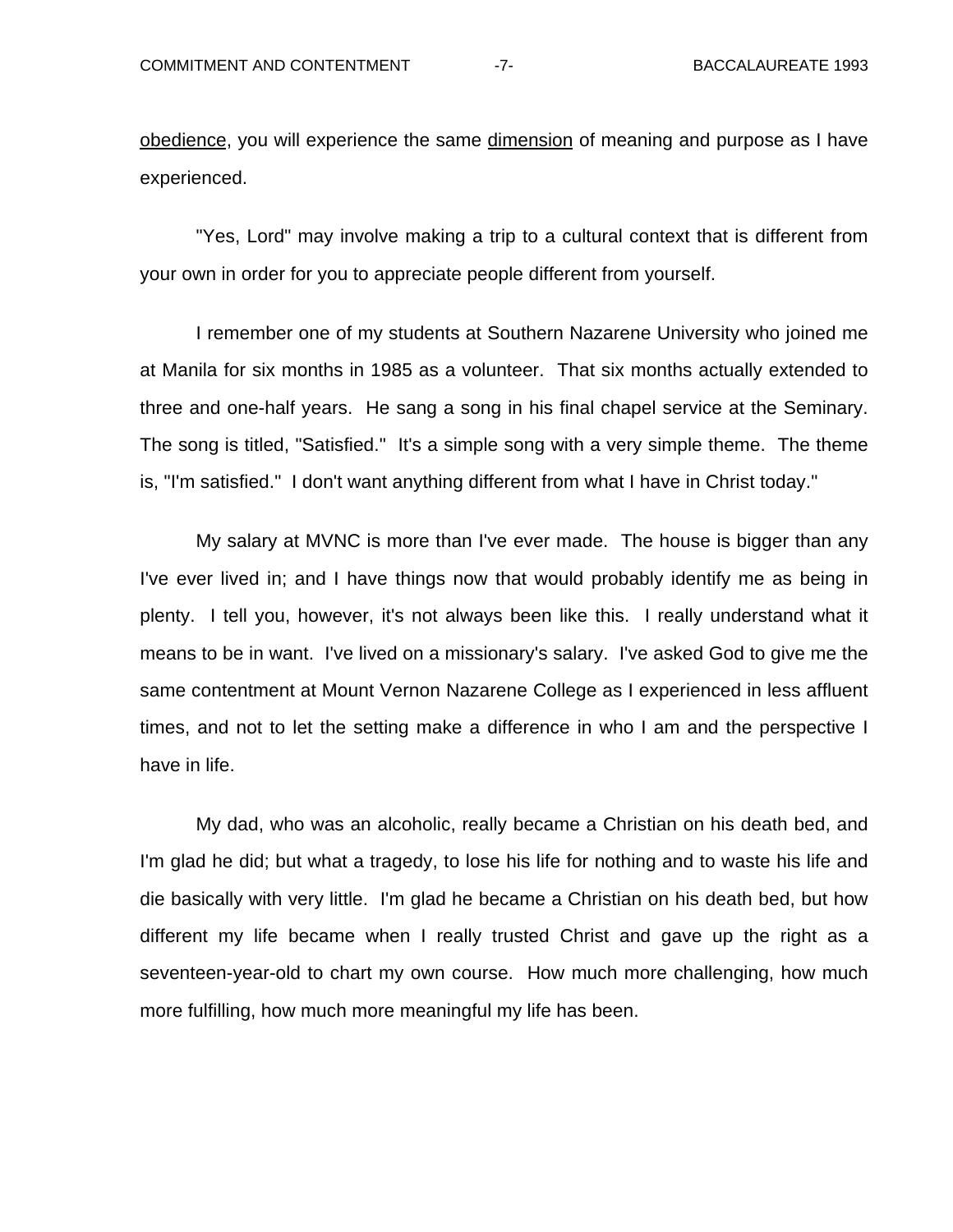As for my high school friend, Burt . . . I just don't know. I hope he became a Christian. He was a brilliant student, and I'm sure he has earned much more money than I have during the 43 years since our high school graduation.

But this I know. As a Christian, I have experienced far more meaning, purpose, significance, and fulfillment than he or I every dreamed possible. And God is not finished with me yet. I am still on the journey. God continues to unfold His plan and will for my life.

I desire for you that you can come to the point of radical trust, so you can experience freedom from the tyranny of possessions; freedom from the feeling that you've got to give direction and meaning to your own life or it will not come; freedom to relax in Him and to really understand in full measure what it means to be satisfied in Him.

I desire that you embrace as your life verse the passage which has been so foundational to me: "Whoever wants to save his life will lose it, but whoever loses his life for me will find it."

Filipino Christians are beautiful people. I'll always love them, and I'll go back to visit them. They have a song they sing, and they sing it with joy even after typhoons. They are beautiful as they sing the little chorus:

> I'll say "Yes, Lord, yes," to your will and to Your way, I'll say "Yes, Lord, yes," I will trust You and obey. When the Spirit speaks to me, with my whole heart I'll agree, And my answer will be "Yes, Lord, yes."